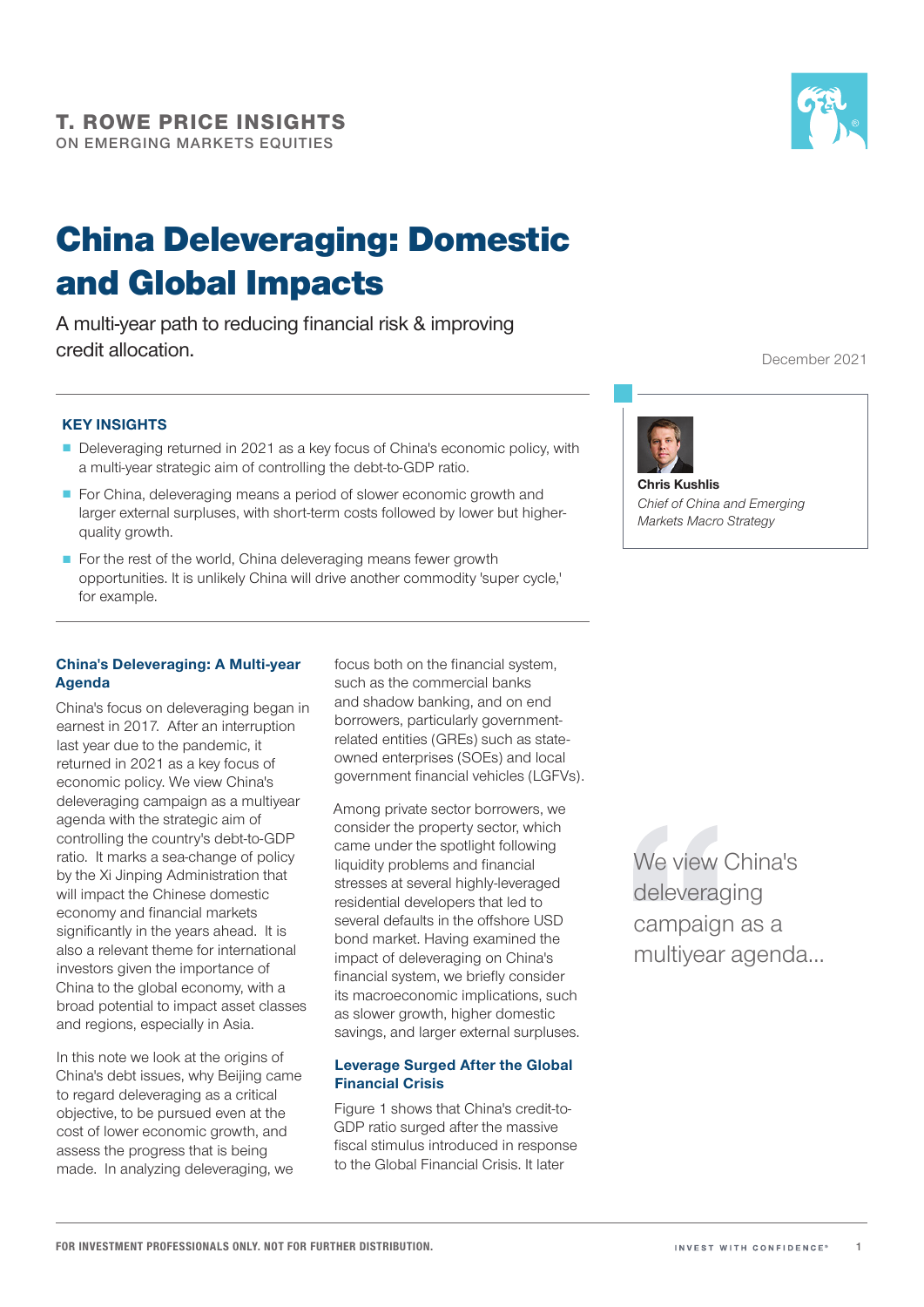## China's Rising Leverage Over Time

(Fig. 1) Deleveraging did stabilize credit before pandemic caused a jump in 2020



China: Credit By Borrower (%/GDP)



As of December 31, 2020.

Source: BIS/Haver Analytics.

### China's Leverage High in an International Context

(Fig. 2) Debt level & debt service look high for China's relative per capita income



As of December 31, 2020 (Debt-to-GDP) and December 31, 2019 (Debt Service). Sources: BIS/IMF/Haver Analytics, plus T. Rowe Price calculations.

> stabilized over 2017-2019 thanks to President Xi's deleveraging campaign, but unsurprisingly jumped in 2020 after the exceptional policy measures counter the coronavirus pandemic. By December 2020 this aggregate measure of leverage had risen to 285%, far above that of other Emerging Market economies (Figure 2). China's credit-to-GDP ratio lies closer to that of a developed economy, although at a much lower level of per capita income, which ultimately is the bedrock upon

which debt repayment capacity must be based.

Figure 1 reveals a change in the composition of debt by sector in the past. Corporate leverage (including SOEs), the sector of most concern initially, stabilized at a high level. In contrast, both household and government debt (including LGFVs) relative to GDP has continued to rise. Thanks to the downward trend in interest rates, China's debt service burden has been broadly stable since



Czech Republic

Italy

Korea

Germany India

Portugal **Spain** 

**Brazil** China

Turkey

Malaysia Russia

South Africa<br>Poland <sup>60</sup> Hungary

Thailand

**O** Mexico<br>Indonesia

0.0 5.0 10.0

15.0 20.0

Debt Service (% Income, 2019, BIS Est)

 $\frac{1}{26}$ 

Debt Service

ncome

E8)  $\frac{9}{21}$ 

2019,

25.0 30.0

France

Tik

0 10,000 20,000 30,000 40,000 50,000 60,000 70,000 80,000 90,000

Income Per Capita (Current USD, 2019)

Belgium Australia Canada

Sweden

us<br>UK ● US

Finland

HK

Denmark

Netherlands Norway

 $\bullet$  , 17.9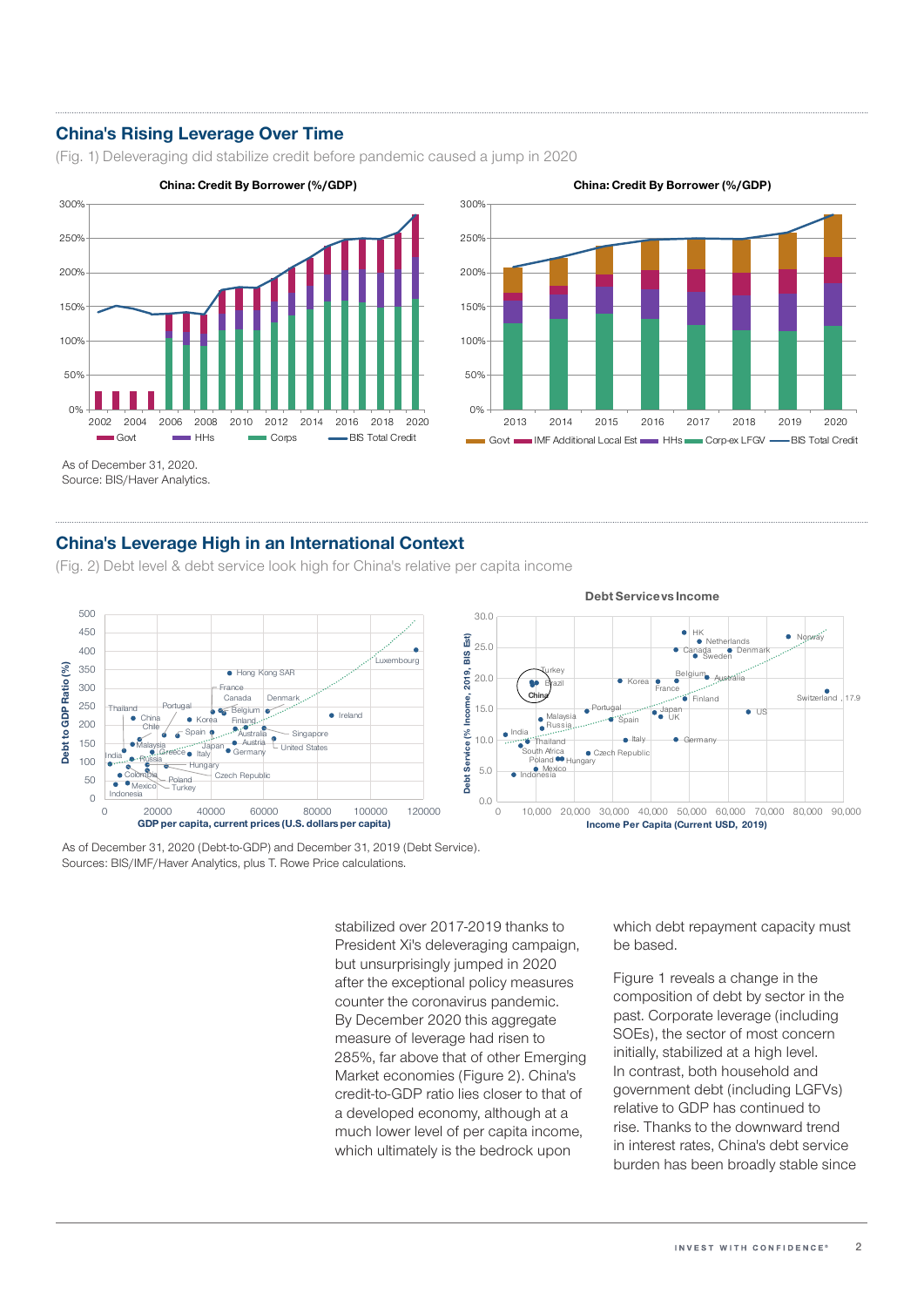Financial stability is increasingly seen by China's leaders as a policy objective….

2015. So like Japan before it, lower interest rates in recent years enabled China to increase its macro leverage without encountering higher debt service costs.

From Figure 1 it is very clear that – 2020 apart – China has already done a lot to restrict the growth in macro leverage since 2016. For many, it is sudden surges in the debt-to-GDP ratio where the greatest systemic risks lie, rather than in a high but stable debt level. The delta or change in the credit ratio has historically been a better predictor of financial risks and stresses than the overall level. On this basis, one might argue that China's credit boom peaked around 2015/16 with private sector leverage broadly stable 2019. Last year brought a temporary but warranted setback in macro leverage due to the coronavirus shock.

We believe that investors should not underestimate the commitment of the Xi Jinping government to tackle China's growing financial sector risk by continuing to stabilize the debtto-GDP (D/GDP) ratio while also gradually improving the allocation of domestic credit over time. In 2017 President Xi declared that "Financial stability is the basis of national stability." Coming shortly after his declaration that "Houses are for living in, not speculation," Xi's statement in 2017 marked a major turning point for China. From the government's recent actions during China's post pandemic recovery, one might reasonably conclude that the era of debt-fueled all-out economic growth pursued by previous leaders, including Presidents Jiang Zemin and Hu Jintao, is over.

China's western critics have long pointed to the debt-driven era of ultra-rapid growth as a high-risk development strategy. In 2007 when China's debt-to-GDP ratio was less than half of its current level, Premier Wen Jiabao famously said that the country's economic growth trajectory was "unstable, unbalanced, uncoordinated and unsustainable." We believe that President Xi recognizes the need for China to continue to deleverage, with

the end-result likely to be somewhat slower but more sustainable, higher quality economic growth. Deleveraging will continue to be guided by Vice Premier Liu He, President Xi's closest economic adviser. It is unlikely to be a straight-line process over the medium term, as China will not sacrifice growth at all costs. It may be a case of two steps forward, one step back. For example, we might see some moderate policy easing next year if China's GDP growth continue to slow in the fourth quarter of 2021, following a disappointing set of Q3 numbers.

#### Deleveraging Focus on the Financial System

We believe that a key objective of the deleveraging campaign for China's financial system is to revert to a simpler, better capitalized banking sector capable of delivering a more efficient allocation of credit via better risk pricing (though government window guidance on credit allocation is expected to continue). If China is to achieve high average growth without rising leverage, then efficient credit allocation is vital, especially in the light of poor demographics and a declining labor force.

Financial stability is increasingly seen by China's leaders as a policy objective that is crucial for a healthy Chinese economy and which is also important for national security. It has many aspects, such as improving capital buffers, reducing large duration mismatches and the scope for regulatory arbitrage, relying more on efficient credit allocation than quantitative targets, encouraging institutional investment vehicles over retail manias, to name but a few. Key steps in the recent reform of China's financial regulatory system include the merger of the banking and insurance regulators into the combined CBIRC (China Banking and Insurance Regulatory Commission) in 2018. This has produced more unified guidance for financial institutions while also reducing the scope for regulatory capture/arbitrage. Another landmark step was the creation in July 2017 by President Xi Jinping of the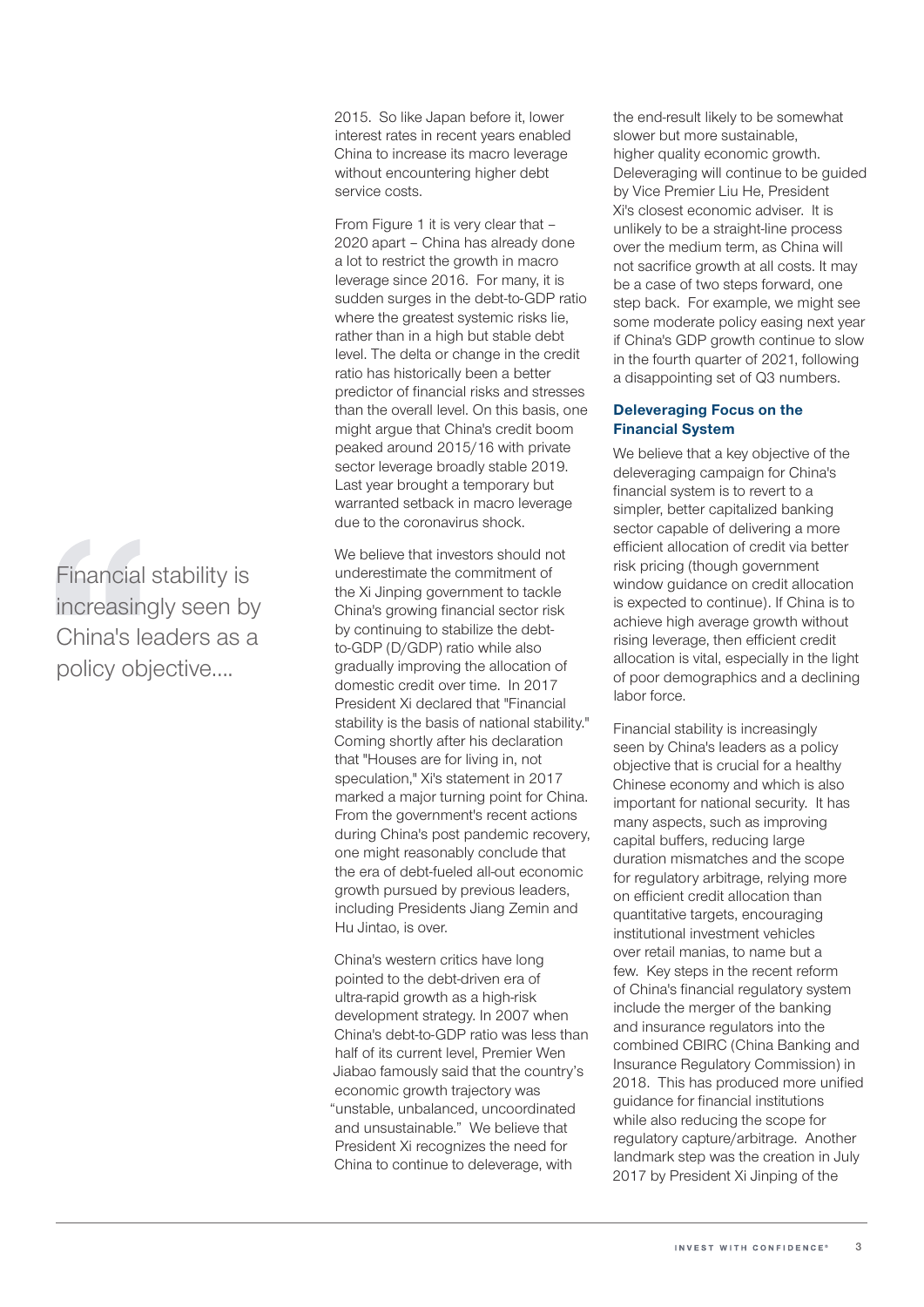#### Some Progress Since 2016 in Bank Deleveraging

(Fig. 3) Pre-pandemic, NPLs stabilized while provision buffers increased



As of March 31, 2021. Source: Haver Analytics, China Banking Regulatory Commission.

China's financial authorities have worked steadily to reduce risks in the banking system…

Financial Stability and Development Committee (FSDC). At the pinnacle of the deleveraging campaign, the Committee is headed by Vice Premier Liu He, and is tasked with overseeing major reforms for the financial sector, coordinating with the regulators and with other government bodies on issues concerning monetary policy, fiscal policy, and industrial policy.

Bank lending lies at the heart of China's (nonmarket) financial system. This will continue to be the case. Any challenges that threaten the status of China's banks, such as the Ant Financial IPO in November 2020, will not be permitted. It is an under-appreciated fact that China's financial authorities have worked steadily since 2016 to gradually reduce risks in the banking system, with some success. We have seen an increased pace of nonperforming loan (NPL) disposals and writeoffs, NPL recognition has gradually tightened, and provision buffers have increased. The preferred strategy has been for Chinese banks to gradually digest their NPLs over time and thereby 'earn' their way out of the problem.

Within the banking sector, the biggest financial risks at the institution level lie with the smaller banks following an earlier period of all-out expansion. This remains a vulnerability today, as smaller banks, particularly the rural financial institutions, face higher NPLs and weaker capital buffers. The rescue of Baoshang Bank in June 2019 raised the funding cost of bank capital instruments at China's smaller banks. In its annual survey of over 4,000 banks and nonbank financial institutions, the PBoC ranked 2%/10% of institutions by assets/number as high risk. China's smaller banks do not pose a systemic threat, as 'red zone' banks (most at risk) only account for 2% of total banking assets, or about 1.0% of GDP,so that recapitalization costs are manageable.

Turning to shadow banking, this is a relatively new part of the Chinese financial system that has attracted a great deal of concern and attention in recent years among overseas investors. It was tolerated initially but rampant growth and unabashed regulatory arbitrage soon worried the authorities, and the sector peaked in 2016 after strong regulatory action. We have seen a reconsolidation of financial assets back on to bank balance sheets. Shadow banking in its present form is likely to remain under pressure and to shrink further over time, greatly reducing its potential as a source of systemic risk. Trusts - once leading promoters of shadow banking – have seen their role shrink over time.

Over time the share of total banking assets controlled by China's big five state banks and policy banks has fallen to around 50% from 60-70% before

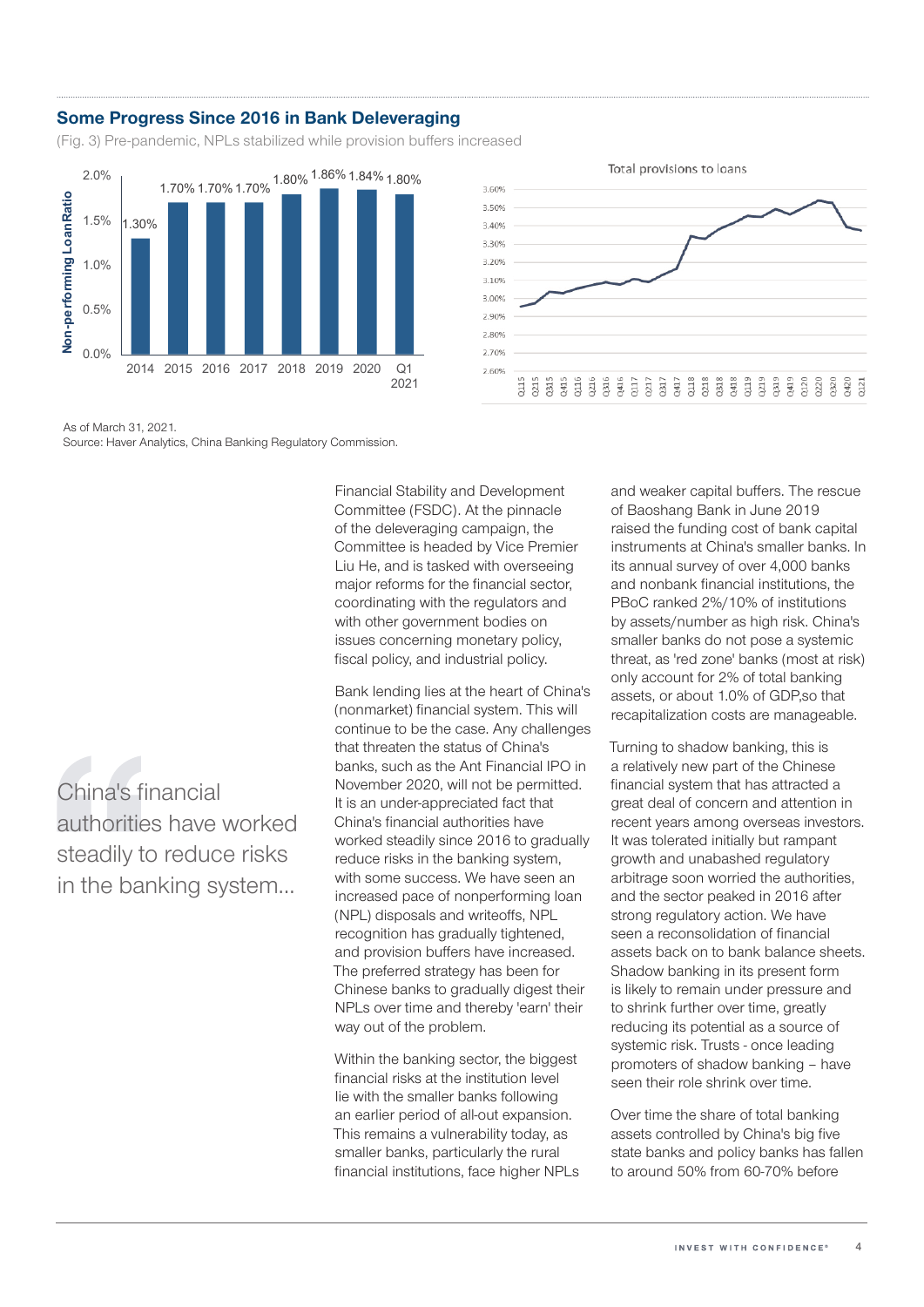the global financial crisis. With the diversification to a broader set of banks we have also seen asset management companies (AMCs) rising to become the second largest group of financial intermediaries. The "Asset Management Guideline" released in April 2018 has been a key regulation in taming shadow banking activity over the last few years, by discouraging wealth management financial products in favor of less risky NAV-based products such as mutual funds, which are seeing strong growth as China's asset management industry matures.

China's reliance on external debt is relatively limited, and foreign institutions in general have had a limited presence in China. This is now changing following recent financial reforms and there are good opportunities open to foreign financial firms to expand their presence in China.

#### Deleveraging Focus on End Borrowers

The health of China's financial institutions only represents one side of deleveraging risks, the other side being the repayment capacity of end-borrowers. In this note we look at two important groups of borrowers government related entities (GREs) including state-owned enterprises (SOEs) and local government financial vehicles (LGFVs), and the residential property sector. The health of the latter is particularly important to China as given its importance as a pillar industry for the economy, rapidly rising house prices could cause speculative 'bubble' conditions and the rapid accumulation of financial risks.

#### Borrowing by Government Related Entities (GREs)

State-owned enterprises (SOEs) were once viewed as borrowers with a voracious appetite that were the major driver of the rise in China's debt-to-GDP ratio. So in the deleveraging campaign that began in 2016 they were given targets to hit by 2020, often in the form of a liabilities-to-assets ratio. The 97 large SOEs that report directly to central government generally made

good progress in meeting their targets. But the 70,000 or so regional SOEs have performed less well, and many may face greater financial risks today than they did in 2016, in many cases protected by their local government sponsors. So the deleveraging campaign for regional SOEs is ongoing as it is for LGFVs and the default rate for SOEs is expected to rise over time. Without a standard framework, SOE defaults have been on a case-by-case basis, with a recovery rate of 25% to 50%. China's high yield (HY) default rate still appears low compared to other HY markets.

Beijing in March requested banks to no longer lend to LGFVs with high off balance sheet debt that in their view are financially unviable. As a result, markets are waiting for the first ever LGFV default. While there is a playbook for SOE defaults (HNA, Anbang etc), how markets will respond to an LGFV default is unknown. The question is not if but when the authorities will allow such an event to happen, with some expecting a delay until after the 20th Party Congress in October 2022.

An earlier attempt by former Finance Minister Lou Jiwei to end LGFV borrowing in 2014 was unsuccessful and had to be rolled back, as it caused a sharp slowdown in infrastructure investment. This proved too painful for the Chinese authorities as it threatened economic growth. Policy towards LGFVs was in limbo for a while until the recent push to control finding channels. Going forward, we expect tighter controls over new borrowing to prevent any further rapid buildup in leverage, though total LGFV debt may continue to increase gradually. New LGFV loans can only be project based providing an incentive for LGFVs to improve their cash generating capability.

Over time, we expect GRE borrowers to be subject to greater fundamental credit analysis, with more efficient risk pricing and increased credit spreads. The main problem is that domestic investors have looked through the weak credit quality of many SOEs and continued to fund based on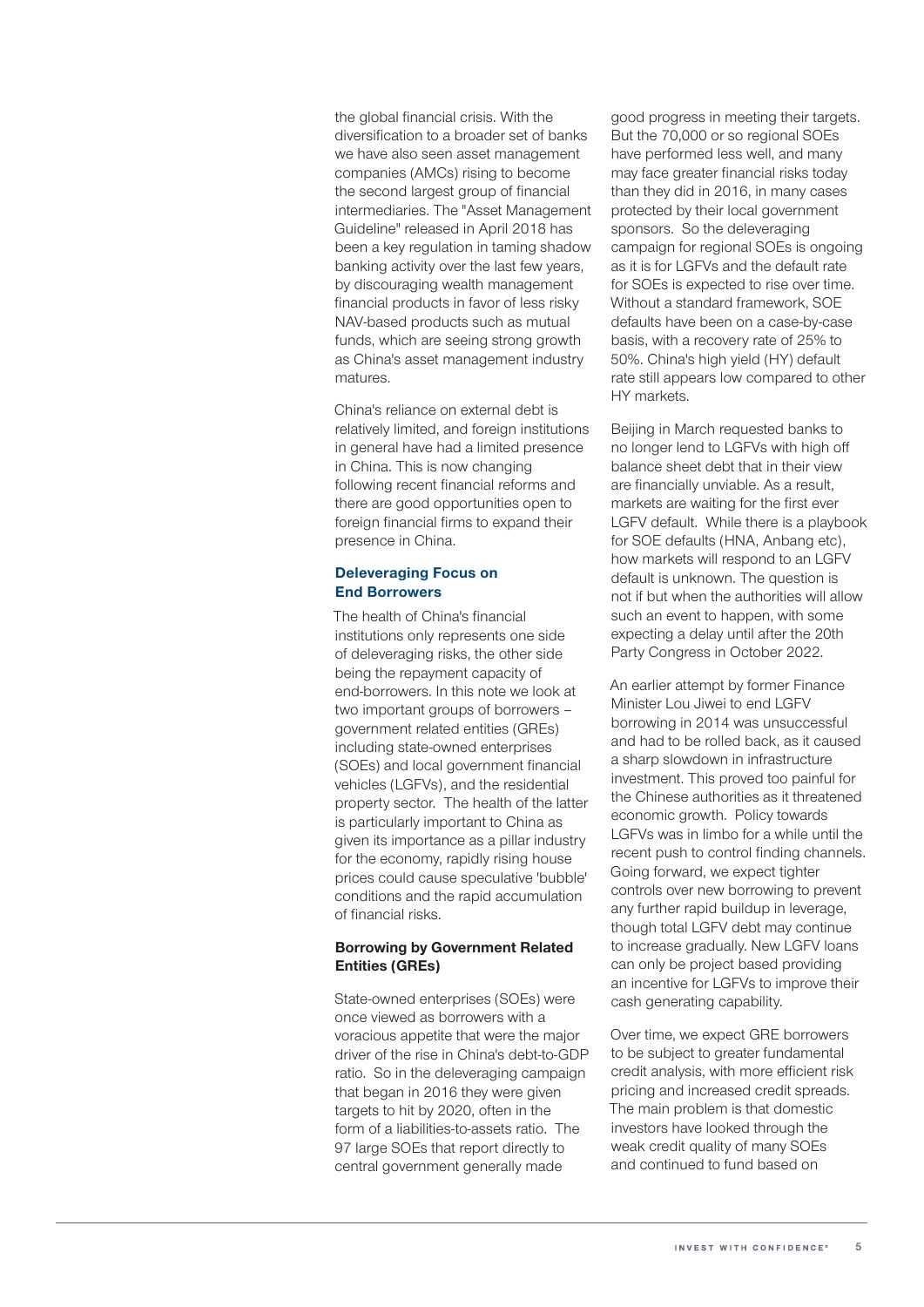implied/assumed government backing. Because of this, until now China's credit markets have not played a meaningful role in delevering SOEs - leaving regulatory targets as the primary tool (Figure 4).

#### Borrowing by the Property Sector

Recent financial problems at China Evergrande and a small number of other highly leveraged developers were extreme and were not typical of the Chinese property sector overall. Nevertheless, many investors and financial analysts still view the sector with great concern. This is not surprising as historically property has been the most significant sector driving China's economic development during the past two decades. As a result, the financial health of the property sector came to be closely linked to that of the financial sector, where the banks' exposure to real estate broadly defined is large, at around 40%.

Property also accounts for the largest share of household wealth (around 80%), while mortgage loans are the largest share of liabilities. China's household leverage ratio has grown rapidly in recent years. Local governments rely heavily on revenues from land sales, thereby tying their fiscal position to the health of the property sector. Overall, analysts believe the contribution of property

investment to GDP may be as high as 20% once construction sector value added is included with real estate investment and property services.

Markets were surprised with the news that Evergrande had paid the outstanding interest on its USD bond before the 23 October deadline, avoiding default. Together with recent supportive messages from top policy officials like Vice Premier Liu He and from the central bank, it suggests Beijing will do what it can to limit contagion and spillover risks from Evergrande to the broader property sector. In view of the complexity of the case, the authorities may need more time to implement a comprehensive restructuring solution that avoids triggering a cross-default of Evergrande debt.

Going forward, we believe that Beijing will no longer use the property sector in a counter-cyclical role as an arm of fiscal policy. It will adjust policies at the margin, however, in order to prevent the sector from slowing too much. We are seeing this at present, after the PBoC and CBIRC in their Q3 press release called for banks not to overtighten but to support first mortgages for home buyers. The authorities are very aware that too sharp fall in house prices that could undermine Chinese household's belief in residential property as an asset.

## SOE Deleveraging Has Lagged Privately-owned Enterprises

(Fig. 4) SOEs with better access to funding have been under less market pressure



As of December 2020. As of June 2021.



Source: Citi Research. Source: Citi Research.

We believe that Beijing will no longer use the property sector in a counter-cyclical role….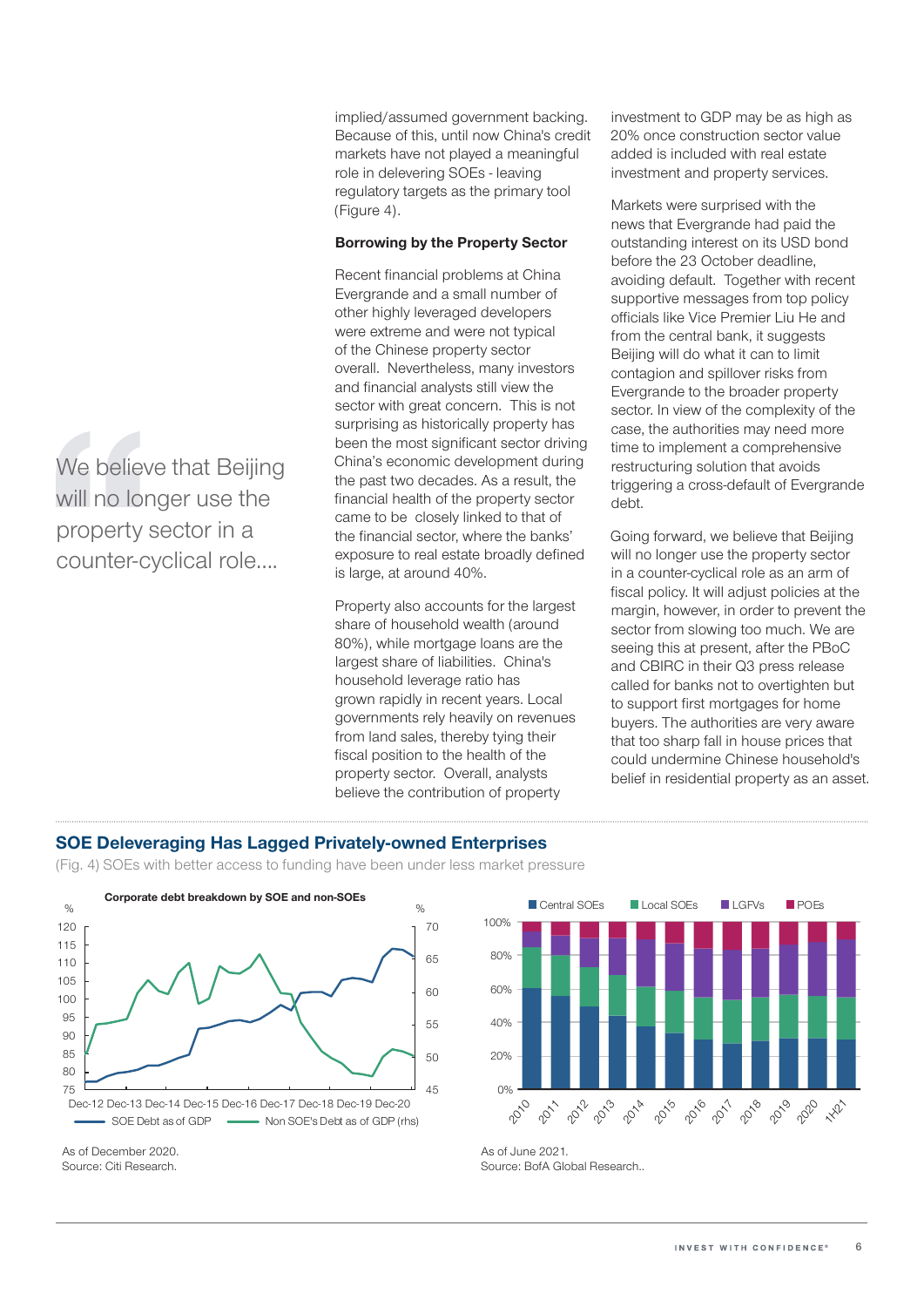….we expect a significant macroeconomic impact from financial deleveraging.

Nevertheless, we believe the 'three red lines' that restrict developer funding (Figure 5) and the 'two red lines' for banks property funding<sup>1</sup> are here to stay.

While the red line policies restrict property funding channels in the short to medium term, we believe over the longer term they should result in a healthier property sector with lower levels of systemic risk. Property developers will likely become less inclined to hoard land and will likely rely less on presales revenues for funding, while consolidation in a fragmented industry is expected to continue.

### Macro Economic Implications of **Deleveraging**

Over time, we expect a significant macroeconomic impact from China's commitment to financial deleveraging. First, for a large economy like China, deleveraging means a period of slower economic growth and larger external surpluses/lower deficits. We believe the Xi Jinping Administration understands there may be short-term economic costs, but still prefers to aim for a lower, higher-quality growth trend for China. What is not known is whether a stable debt-to-GDP ratio is compatible with

average growth around 5.0%, which may be the lower acceptable bound for Beijing. Since China has recently been contributing up to 1/3rd of global growth, a slower China will imply a notable drag on global growth, both directly and indirectly.

For China's public sector finances, we view one key implication of deleveraging is that the imbalances built into the current system between the limited financial resources directly available to regional and local governments and their much greater expenditure responsibilities must change. Financial stability requires that local governments end their overdependence on revenues from land sales in favor of a national property tax, a long-overdue financial reform. Given vested interests have long resisted a property tax, while the potential risks increase if it is introduced in a slowing economy, this reform may have to wait until after the Party Congress in October 2022.

#### The Potential Impact on Emerging Market Economies

For the rest of the world, China's financial deleveraging means fewer growth opportunities. It is unlikely, for

## 'Three red lines' Marks the Start of Property Deleveraging

(Fig. 5) Property developers must meet the three targets by June 2023

- 'Three red lines' policy was introduced in Aug 2020 with 12 developers in pilot program. Using Jun'20 financials as the base, developers need to get all the three metrics compliant in three years (by Jun'23).
- In early 2021, there were headlines saying more developers had been included in the program but there were no official announcement. Top 50 developers mostly have plans to get compliant in time (even if they are not explicitly included in the program), as banks are using 'three red lines' as a guideline for lending.
- In 2H20, developers already achieved progress in meeting 'three red lines' requirement. 56 out of 65 developers in offshore bond market are in green or yellow zone as of Dec'20 (vs. 42 as of Jun'20)

| >100%  | Defined as net debt / equity with leases<br>excluded from debt and perps as equity          |
|--------|---------------------------------------------------------------------------------------------|
| < 1x   | Leases excluded from debt                                                                   |
| >70%   | Contract liabilities (presales deposit) are<br>excluded from both numerator and denominator |
| Zone   | Debt growth allowed per annum                                                               |
| Green  | 15%                                                                                         |
| Yellow | 10%                                                                                         |
| Orange | 5%                                                                                          |
| Red    | 0%                                                                                          |
|        | <b>Breach trigger Note</b>                                                                  |

Color zone breakdown of 65 propertyissuers



Sources: Company data, HSBC.

Note: The 12 developers in pilot program are Country Garden, Evergrande, Vanke, Sunac, Zhongliang, Poly, Seazen (Future Land), COLI, Overseas Chinese Town, Greenland, CR Land and Ya. The specific securities identified and described are for informational purposes only and do not represent recommendations.

The 'two red lines' for banks are another instrument for restricting leverage in the property sector. On December 31, 2020, the government announced caps for property related-loans (mortgages and construction loans) and more specifically for mortgage loans as a % of total bank loans.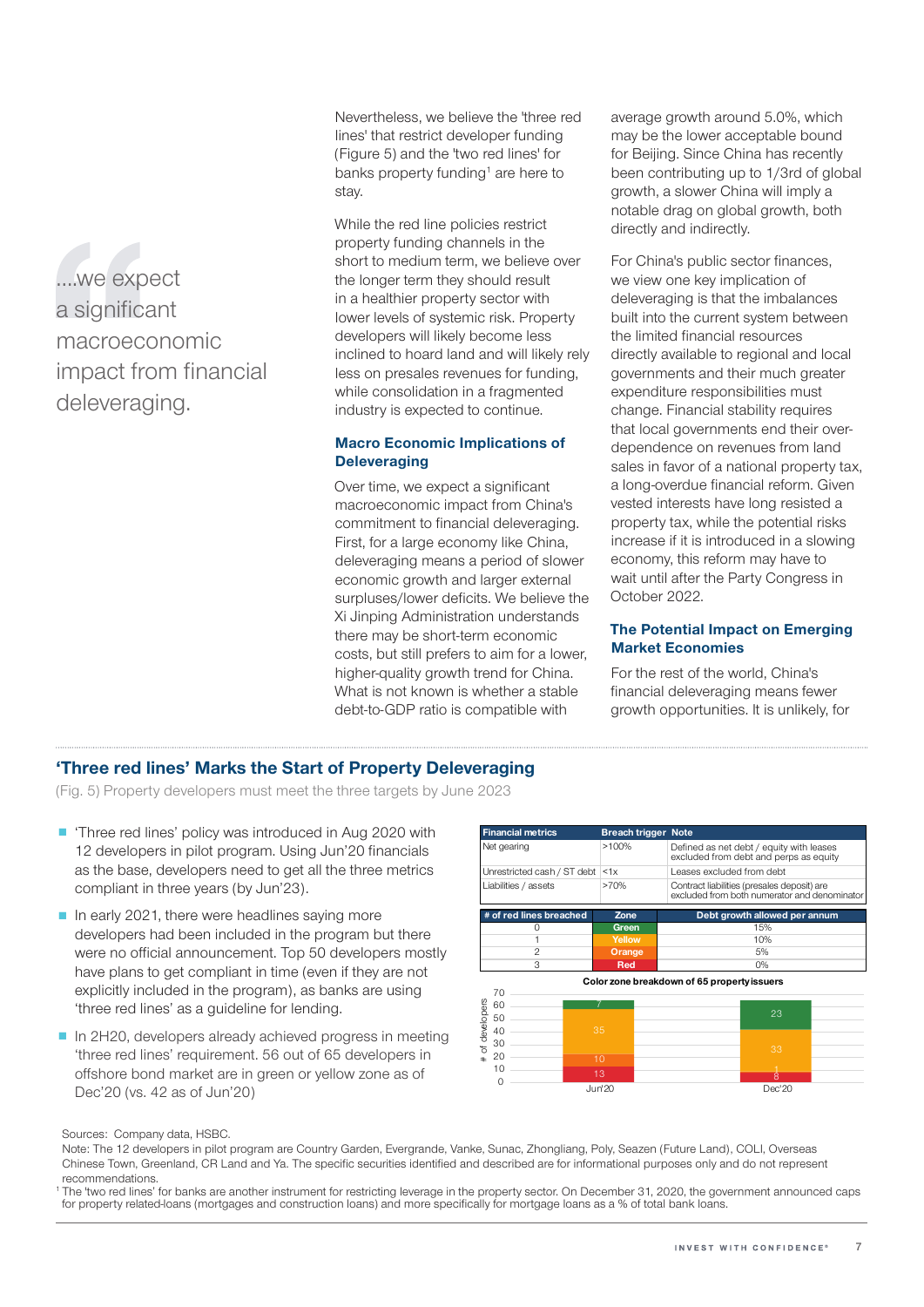For the rest of the world, China's financial deleveraging means fewer growth opportunities.

example, that China will drive another commodities 'super cycle.' Emerging market (EM) economies have limited scope to increase their share of exports to China, except for some low-value added products or a few specialized high-value items, such as Korean or Taiwanese technology exports. EMs could thus find themselves under pressure to develop new growth sources or underperform. We think that one potential growth source is tourism. Once China reopens its borders, outbound tourism to other Asian countries, especially Southeast Asia, is likely to expand rapidly.

More generally, however, as China becomes a richer, wealthier country, it may demand relatively less of what EMs currently produce, switching to more sophisticated, higher value-added imports from Developed Economies. This in turn is already opening up space in the low value added and lower part of the middle value added segment for more EMs, particularly frontier markets, to move into. However, none can offer the full package of low wages, infrastructure efficiency and a favorable business environment that China has offered FDI (foreign direct investment) investors, which means there is unlikely to be any single winner from this process.

And in financial markets, larger external surpluses as China slows are more likely to be recycled via foreign direct investment in 'Belt and Road' projects than in purchases of overseas financial assets like U.S. government bonds. Over the past two decades China's credit cycle has had a strong influence on EM assets, particularly credit and FX. This link may weaken over time, although we still think it will play a significant role.